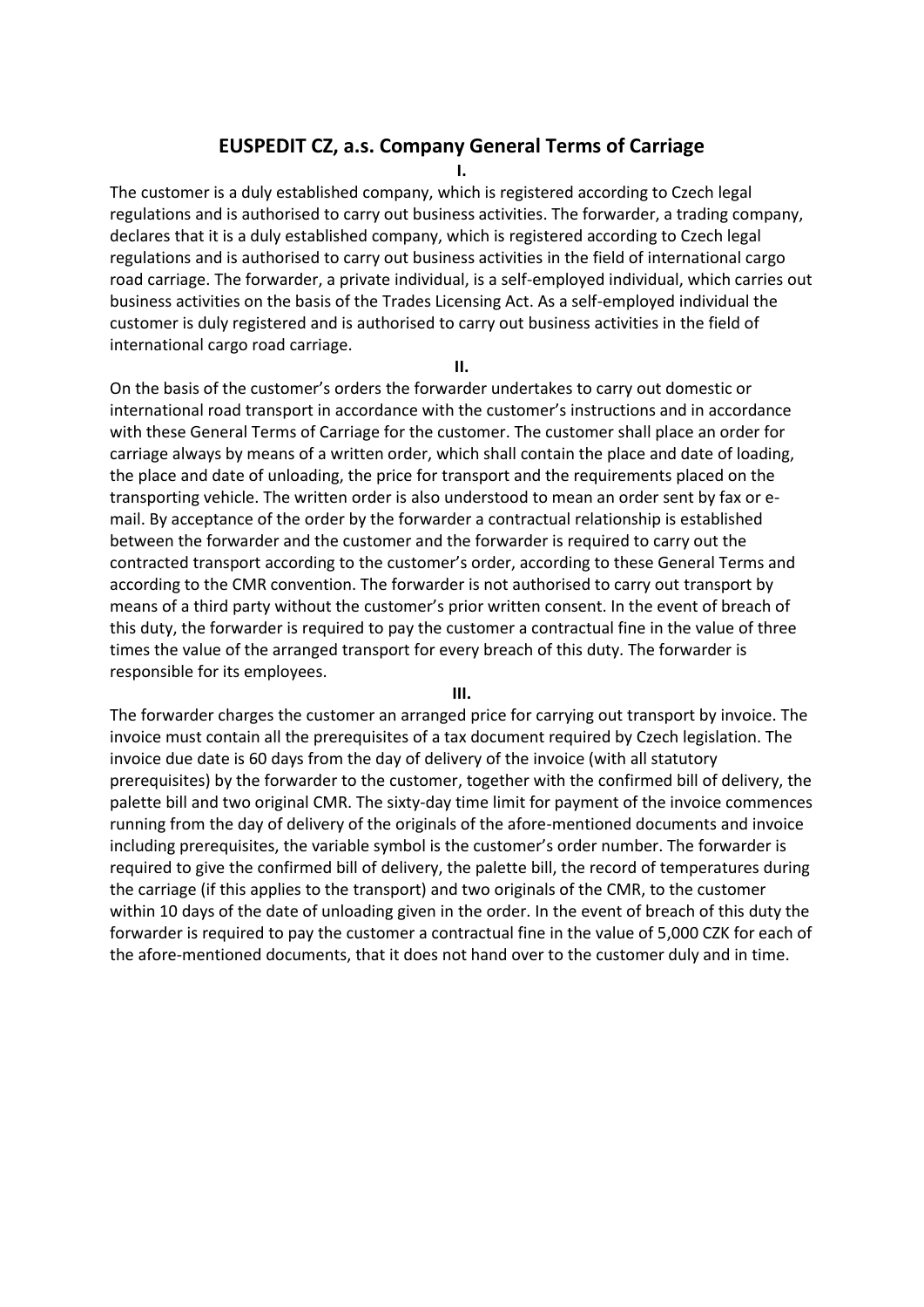The forwarder is required to adhere to the binding deadline for loading and unloading as given in the order. In the event that a delay is caused by the sender or the recipient during loading or unloading the forwarder is required to ask for a confirmed and duly completed protocol on delay of the vehicle. During breach of this duty the forwarder is liable for damages incurred by the customer. Damages also include potential penalties, interest from delay, contractual fines or other sanctions, which the customer is forced to pay.

**V.**

The forwarder is required to adhere to the prescribed information on customs proceedings and border crossings and must always have the transport documents duly confirmed (CMR loading bill, EUR, JCD, T1, T2, T5, EX-documents, TIR carnet, according to the customs regime in which the transport was carried out). The forwarder is required to arrange due liability insurance in accord with the CMR convention, which also applies to loss of the consignment or its part. In the event that the subject of transport is electronics or electronic components, the forwarder is required to arrange insurance for cases of damages to the transported consignment in the value of the full standard price of the transported consignment. In the event of breach of this duty the forwarder bears the full risk of damages to the transported consignment (in the value of the full standard price of the transported consignment), and is required to pay the full damages in the event that these occur. The forwarder is required to submit the insurance document to the customer.

## **VI.**

The forwarder is required to immediately inform the customer of all complications arising during loading, during carriage or unloading (particularly with regard to damages, loss or technical malfunction of the vehicle or transported consignment, or its part, delays at border crossings or delays or inconsistencies during loading or unloading, etc.).

### **VII.**

The forwarder is required to provide a vehicle with a clean loading area, thermal insulation box with aggregate for assuring constant temperature, functional customs seals and the vehicle must be in proper technical condition fulfilling the terms specified for vehicles carrying out this type of transport. In the event of a technical malfunction of the vehicle during the course of transport, the forwarder is required to inform the customer of this fact and repair this technical malfunction as soon as possible. In the event of breach of this duty the forwarder bears the risk of damages to the transported consignment. As well as this the forwarder will also be required to reimburse the customer for all costs, including additional costs, for arranging another vehicle with satisfactory technical prerequisites and in a satisfactory condition for carrying out the transport.

#### **VIII.**

The forwarder is required to equip the crew with the necessary road permits and sufficient finances for carrying out the transport. The forwarder undertakes to use crews for the vehicles who have all the prescribed training for this type of transport. The forwarder also undertakes to acquaint the vehicle crews with the duties given below:

a) The driver must not leave the site of loading without a completed CMR loading bill and commercial invoices to the loaded goods.

b) The driver is present at loading and is required to check the number and identification of the loaded goods according to information given on the loading bill, the evident condition of the packaging and any differences in number as well as damages to packaging or goods. If the driver discovers any defects he must enter the corresponding reservations into column no. 18 of the CMR loading bill. By signing the CMR loading bill the driver confirms that the information given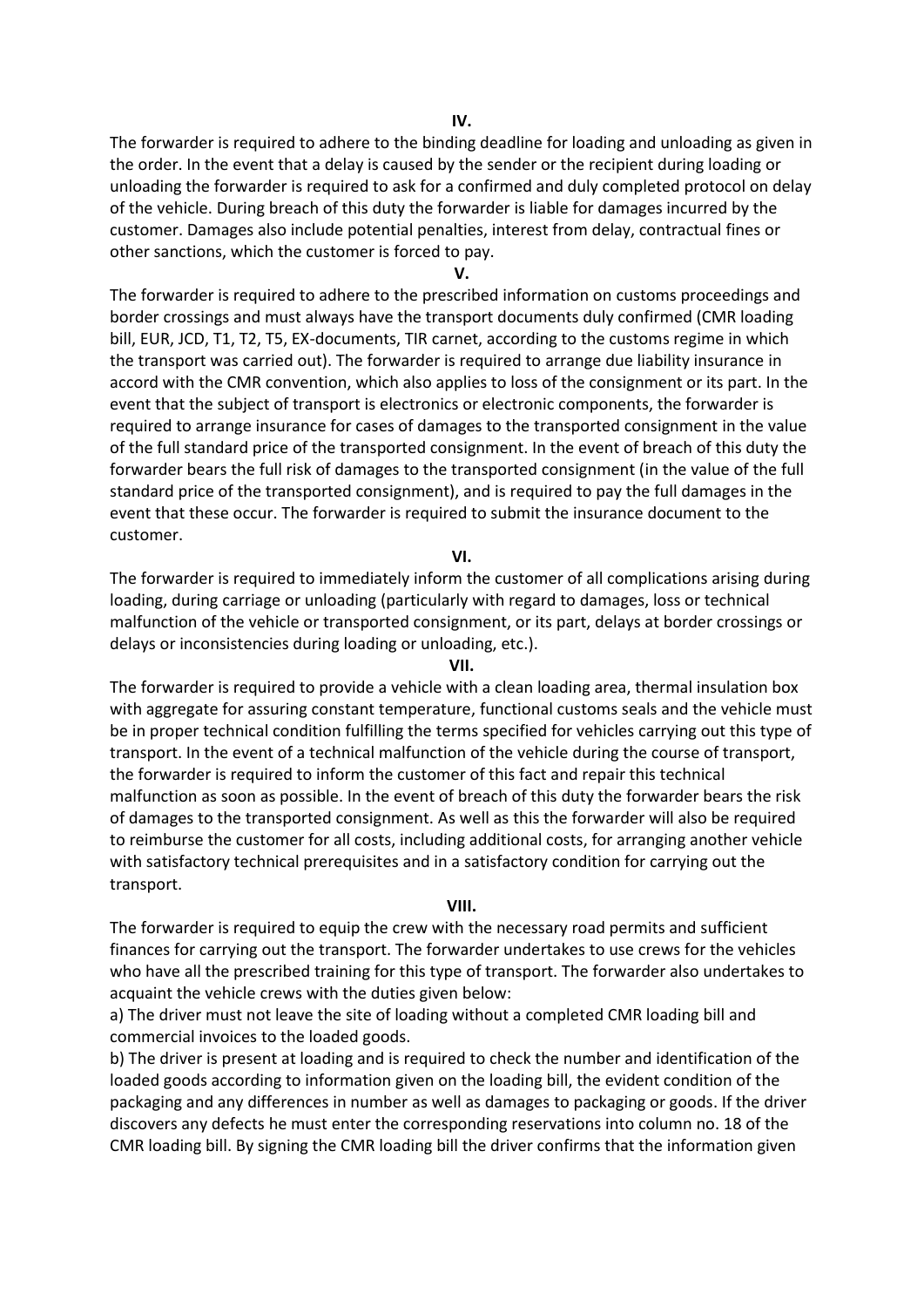on the loading bill corresponds to actual fact and the forwarder is liable for any differences discovered on unloading according to the CMR convention.

c) The driver must check the method used to place and secure the cargo, so that according to the driver's knowledge the consignment cannot be damaged as a result of transport. In the event that there is a risk of damage to the consignment due to incorrect placement of the consignment in the vehicle, the driver asks the sender to place the consignment properly and, if the sender refuses to do so, the driver is required to enter a reservation to the method of placement in the CMR loading bill.

d) If the driver is prevented from being present at loading, he enters this fact into the CMR loading bill and if a difference is established at the site of unloading the driver adds the reservation "Truck arrived with an undamaged customs seal".

e) The driver must write all reservations regarding loading of the consignment into all copies of the CMR loading bill and into the copy that remains with the sender. If the driver is not permitted to enter his reservations into the CMR loading bill he will not sign this loading bill and will ask the customer for instruction on how to proceed and shall take steps according to these instructions.

f) The driver is required to inform the forwarder's or customer's dispatch centre by telephone of every delay in transport that could result in non-fulfilment of the deadlines given in the order. g) If damages to the goods are established during unloading and this fact is entered in the CMR loading bill or a protocol of damages is written up with the driver, the driver must immediately contact the customer's dispatch centre and must not leave the site of unloading without its consent. If the driver signs a protocol of damages he is required to read this protocol properly and in the event that he is unable to judge utilisation of the damaged goods he must write "does not confirm that the goods cannot be used" before his signature. In the event of breach of duties according to this article of the General Terms of Carriage the forwarder is required to compensate the customer for all damages. As well as compensation of damages the forwarder is also required to pay the customer a contractual fine in the value of 5,000 CZK for each breach of the afore-mentioned duties.

**IX.**

The customer undertakes to provide the forwarder with all information important to due performance of the transport, which the customer is aware of before the transport is commenced or during the transport. If the transported consignment has goods insurance the customer is required to notify the forwarder of this fact and to inform the forwarder of the time period for which the cargo has goods insurance. Otherwise the forwarder is not liable for damages incurred by non-adherence to this duty.

**X.**

If the customer's business partner files a complaint against the transport carried out by the forwarder, the customer informs the forwarder of this complaint and asks for the forwarder's statement regarding this complaint. The forwarder is required to provide a statement regarding the complaint, which it receives from the customer, and to inform the customer of its statement within 3 working days and to duly justify this statement and provide evidence as a basis for this statement. The due date of the invoice issued by the forwarder for the transport in questions is extended until the time the complaint is settled.

### **XI.**

The contracting parties' liability for damages incurred by the other contracting party is governed by these General Terms of Carriage, the Czech Republic legal regulations and particularly the Commercial Code and the CMR convention.